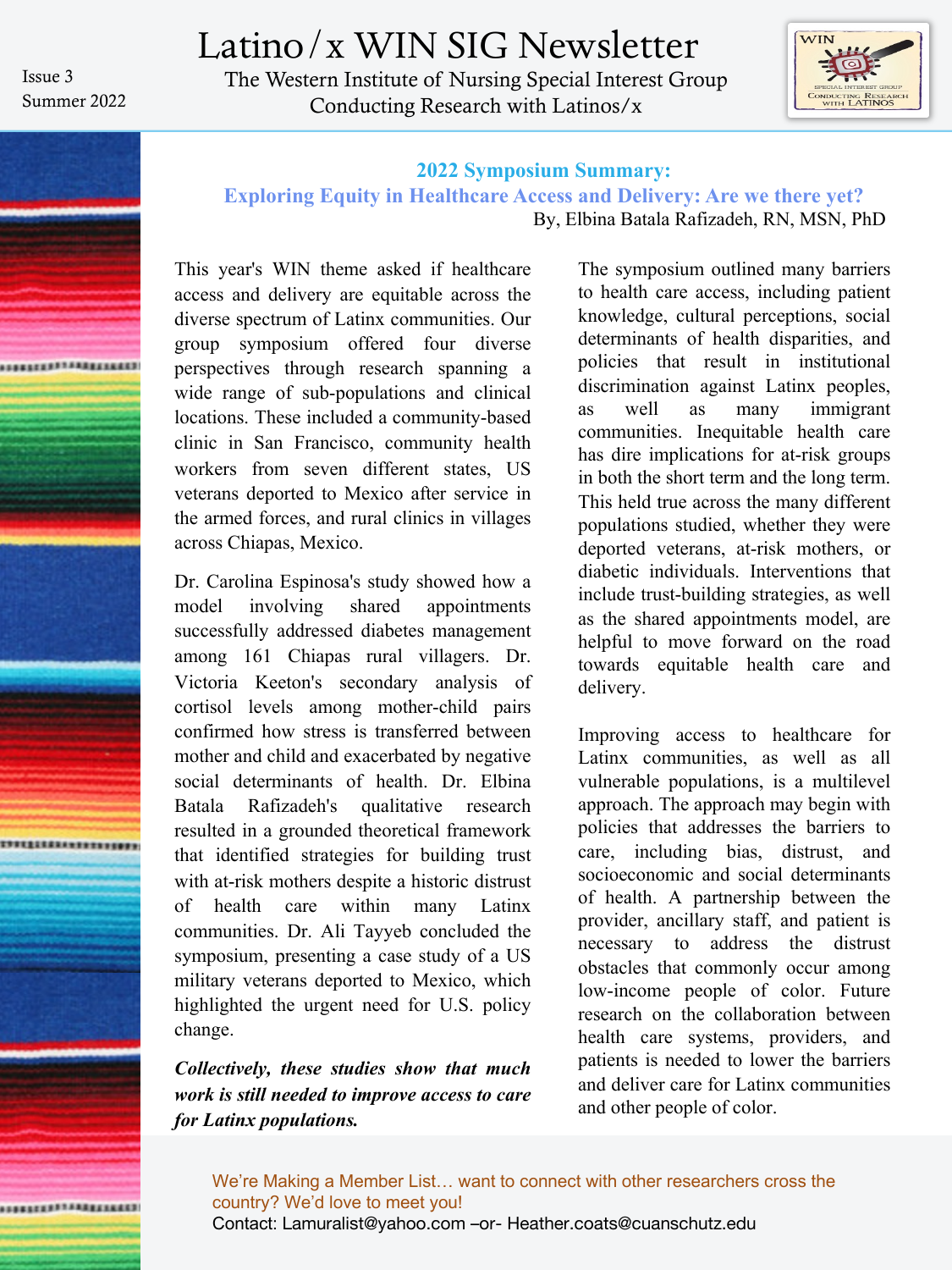## The WIN 2023 theme has been released!

### **2023 WIN CONFERENCE**

Leveraging Technology to Advance Nursing and Equity in Research, Practice, and Education

April 19 - 22 | Tucson, AZ

It's time to *start brainstorming* how we'd like to discuss this topic in the context of Lati[no/x health for our 2023 symposium proposal.](https://www.bostonglobe.com/2022/05/13/business/mit-harvard-scientists-find-ai-can-recognize-race-x-rays-nobody-knows-how/) 

- *Couple of ideas*:
- Review of how this has gone so far... discuss instances of tech solutions promoting *inequity* among People of Color populations (see recent article in the Boston Globe) https://www.bostonglobe.com/2022/05/13/business/mit-harvardscientists-find-ai-can-recognize-race-x-rays-nobody-knows-how/
- Consider how telehealth lessons learned during the pandemic might bridge access gaps in Latino/x communities.
- Discuss the emergence of on-line programs (FNP/DNP) and the effect on diversification of the field.
	- … and many other ideas… we'd love to hear from you!

### **Looking for Latino/x SIG Leaders!!!**

Running the Latino/x WIN Special Interest Group takes a Current Co-Chairs village! **Available Positions:**

> Staff Writer(s) Social Media Intern(s) Planning Committee Members Comptroller [Co-Chair\(s\)-in-Training](https://samuelmerritt.az1.qualtrics.com/jfe/form/SV_0JSuXInCgK8tXTg)  Mentor(s)

Please fill out this interest form and we'll contact you to discuss opportunities https://samuelmerritt.az1.qualtrics.com/jfe/form/SV\_0JSu XInCgK8tXTg

All are welcome to apply.



Adrienne Martinez-Hollingsworth PhD, MSN, RN, PHN Assoc. Dean of Operations & Scholarship, Samuel Merritt University



Heather Coats PhD, MS, APRN-BC Asst. Professor, Univ. of Colorado